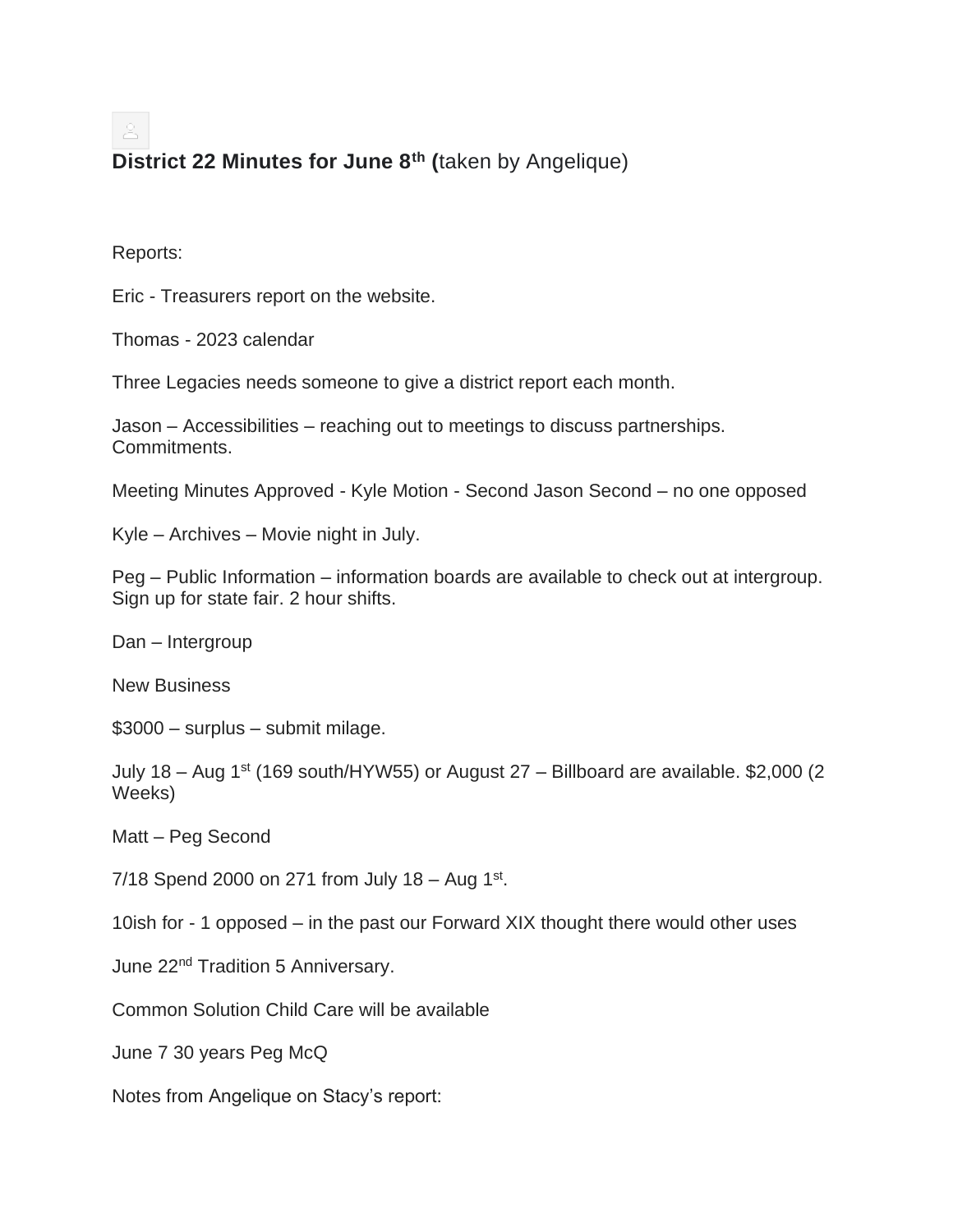Stacy McV. Delegate area 36th

72nd Brooklyn

April 23-30

Our Great Responsibility – picture of a conference.

AA Comes of Age – We continue to add to our history

Service Manual – primary reference

The Language of the Heart – Everywhere we are, we speak this.

1728 – 12x12x12

Non AA trustees shared their experience

They met around Remove Communities – Great Geographic areas – some without Internet. Accessibility, Language.

Everything needs 2/3 or more for each decision Substantial Unanimity.

Advisory Action – Comes out of a committee – will be implemented

Committee Consideration -Review Report on, early stages

No Action – Died in committee

Voted Down – Does not Come out of committee – will not be done.

Floor Action – Checks and Balances the committee decides. Last to discuss – If a committee has a action to suggest – Motion with 2 minutes to describe. Does the conference want to consider the floor action motion – just a simple majority to not consider.

Forward to next conference – not time to get to it.

134 voting members

69.4 Delegates

20 2 Trusty

10.4 - Staff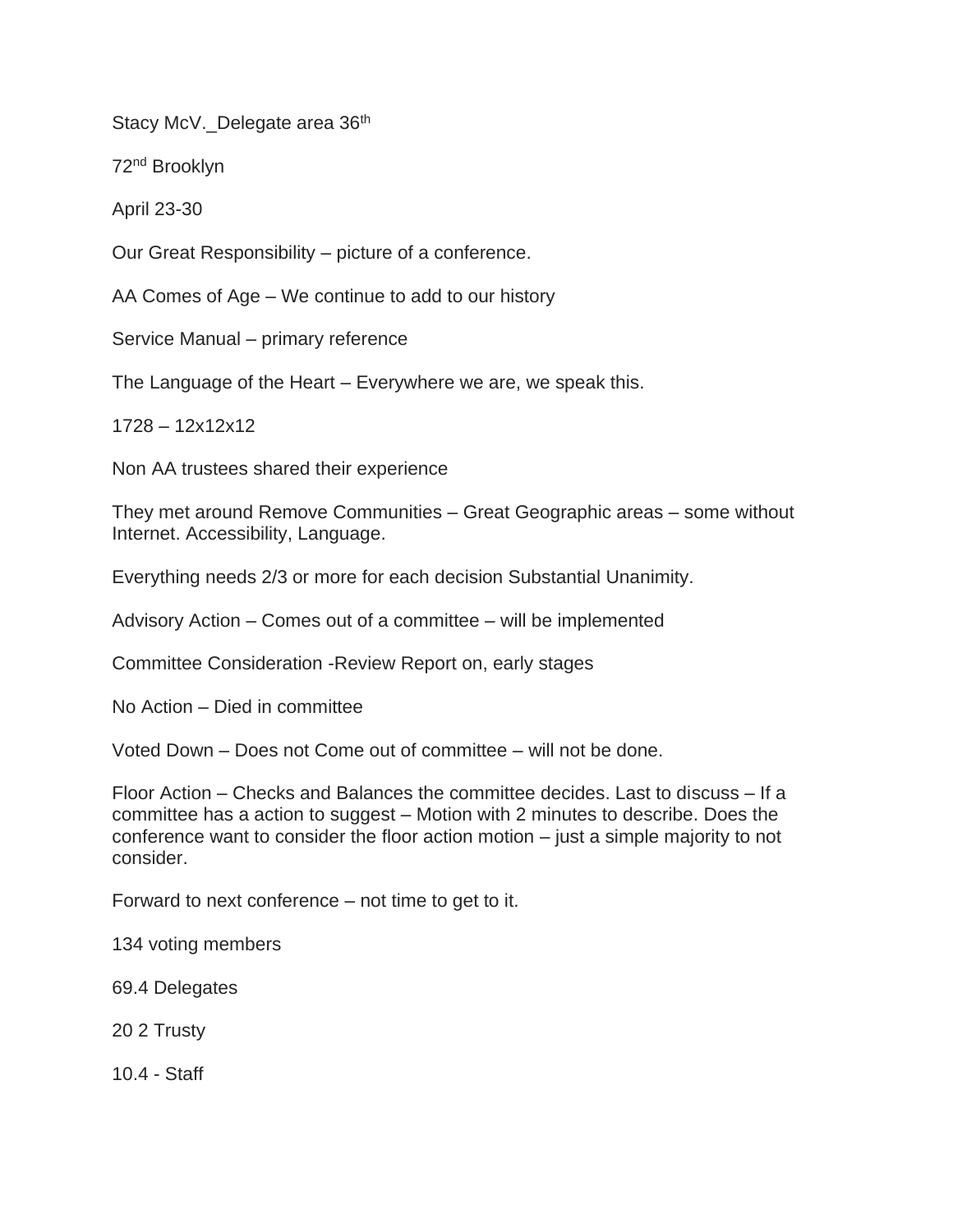Person in Custody – Take no action. Premature to reconsider.

Limit Change to Big Book – Took no action. Checks and Balance are in place.

Add Historical disclaimer – Take no action.

Preamble change – Reciprocal responsibility to all AA – members should be involved in General Service.

Progress Report Plain and Simple – Committee Consideration – Draft for the 2023 to continue

Study Guides – Committee Consideration – More information needed to move forward and need the purpose of the Study Guide. Will come back next year to consider.

Changes to 12 Steps and 12 Traditions. Lustful enough to rape. Opposite Sex. Took No Action. There is no consensus from the membership.

Equitable distribution of workload – Recommendation French, Spanish, English, to be made available at the same time.

Freedom from Bondage – paragraph will not be put back in. Nobody notice it for 20 years.

Anonymity on Social media – progress report will come back next year.

\$5.14 – the Grass Roots Challenge – every aa member send this contribution in 2022

## **Attendees:**

- Life is Good-Kelli-West Suburban Alano
- Archives committee chair-D22
- Eric-D22 Finance Chair
- Angelique Peterson GSR-Might
- Peg-GSR for SLPSNAAG- PIC
- Eric H-GSR-Thurs HH in Golden Valley
- Barb-Alt GSR Forward 19
- Daniel-GSR for Sahara Club Sunday morning
- Dani G-Alt GSR-Common Solutions
- Stacy M Area Delegate
- Lindsay O GSR for Tradition Five

## **Area Delegate Report from General Service Conference-Stacy M: ( notes from Lindsay)**

- April 23-30 2022 in Brooklyn NY
- Juniors famous for strawberry Cheesecake and desert
- Our Great Responsibility book and picture from years ago General Service Confernece. Similar to how it looks today. Room filled with long skinny tables, delegates sitting at tables, talking to each other, etc
- Evolve and come of age 2.0 theme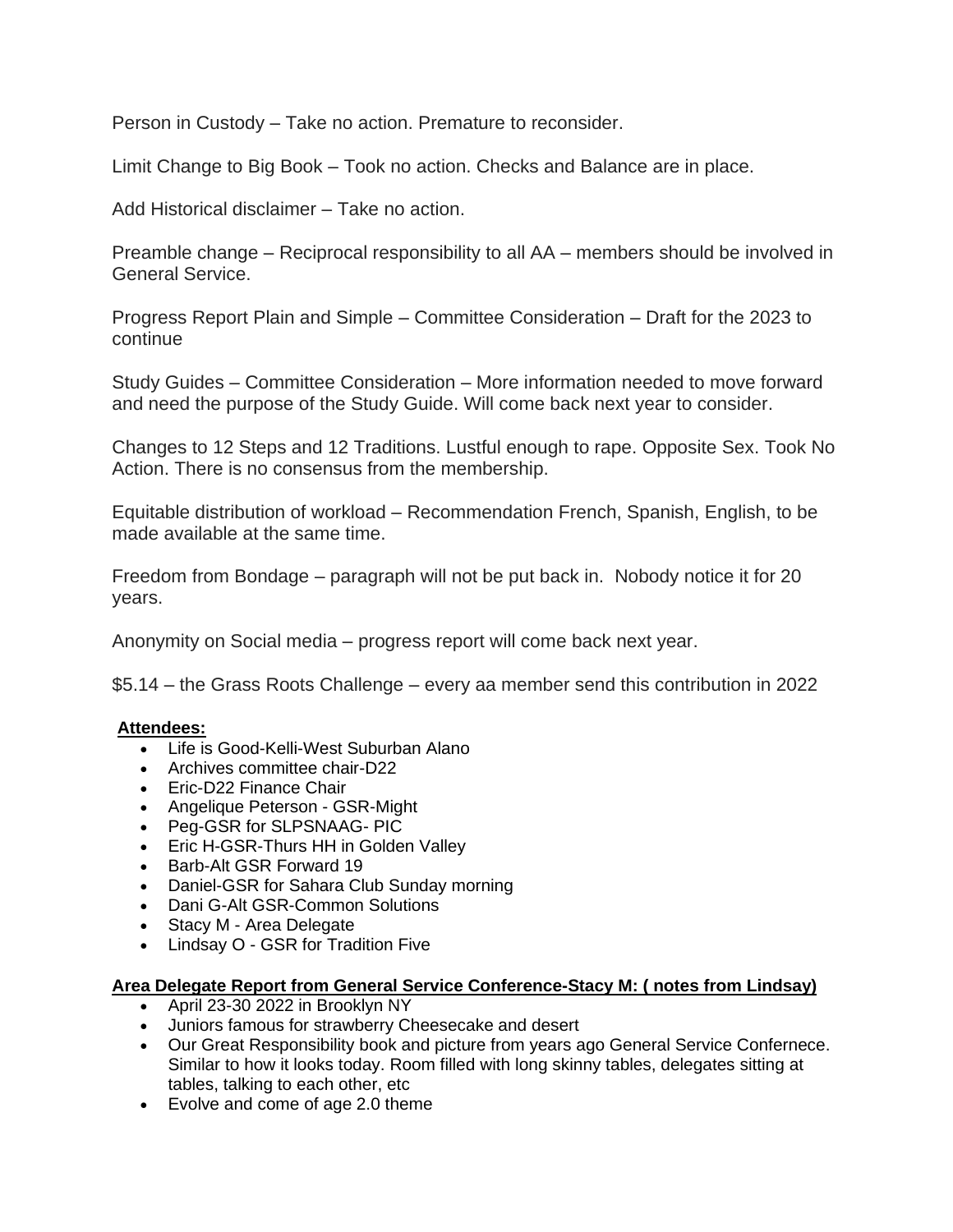- Service Manual conference, structure, concepts. Primary reference point
- Speak Language of Heart not always agree what's best or how to go about getting there. All speak language of heart since we all care about AA and getting there
- 1728 meeting non alcoholic members share as they encounter them in service
- Remote communities meeting with geographic barriers
- Canada meetings are 500 miles from nearest town, no internet. No option to hop on Zoom with no internet
- Virtual meetings, accessibility issues, language
- Substantial unanimity
- Don't take decisions lightly with policy or procedure
- Three-fourths or more majority
- Trish the Nose
- Incorporate steps, traditions, and concepts in everything. Take business seriously while having fun
- Outcomes at conference: 3 days that week, committees meet with committees. 8-10 delegates, assigned to GSO staff members as a staff secretary. Discuss issues assigned to committee, spent 9 hours over those 3 days. Put something forward as a recommendation and that's a seconded motion.
- No Action Died in committee
- Recommendation out of committee and becomes business, vote in favor, becomes an advisory action. Will be acted on and implemented. Conference decides it needs to be done and trustees will take action.
- 134 voting members, 69%-delegates
- 2 minutes for explaining rationale for bringing motion, conference can consider if they want to decline to consider floor action. "Stop gap. Do you not want to consider this?"
- Person of custody in AA literature
- Change how we refer to inmates as "person in custody"
- Brought to change back. Committee consider, affirmed for language that's inclusive and not stigmatizing.
- Policy & admissions 2nd year of 3 year trial. Stacy's committee. Come up with system. Treatment, literature, PI, etc. Equitable distribution of workload helps spread out more, participate equally in what they discuss. Submit items from groups, fair amount of time and discussion in committee. Committee discussed and decided, strong sentiment. Need background info all put together in English, French, and Spanish at same time.
- How its happened? Get it a month after us. Not fair. Made a recommendation for everything to be available by Feb 15th deadline in all 3 languages. Motion passed, minority opinion, vote to re-vote, back to discussion, motion to amend. Took out date. Made all available simultaneously in English, French, and Spanish - passed.
- P&A Restore a paragraph about freedom of bondage from 3 addition to 4th
- Gather shared experience from fellowship as a first step in proceeding
- Board of trustees meet at end to approve work of conference

## **Announcements:**

- Next Tues Childcare coming back at 7pm at Common Solution
- State Fair PI signup let Peg know
- Three Legacies needs people to give a report during their Friday night meetings from District 22
- Tradition Five Anniversary Party on Monday, 6/27 Deserts and beverages served at 6:30pm and meeting starting at 7:30pm. Angie E from FoxHall is the speaker.